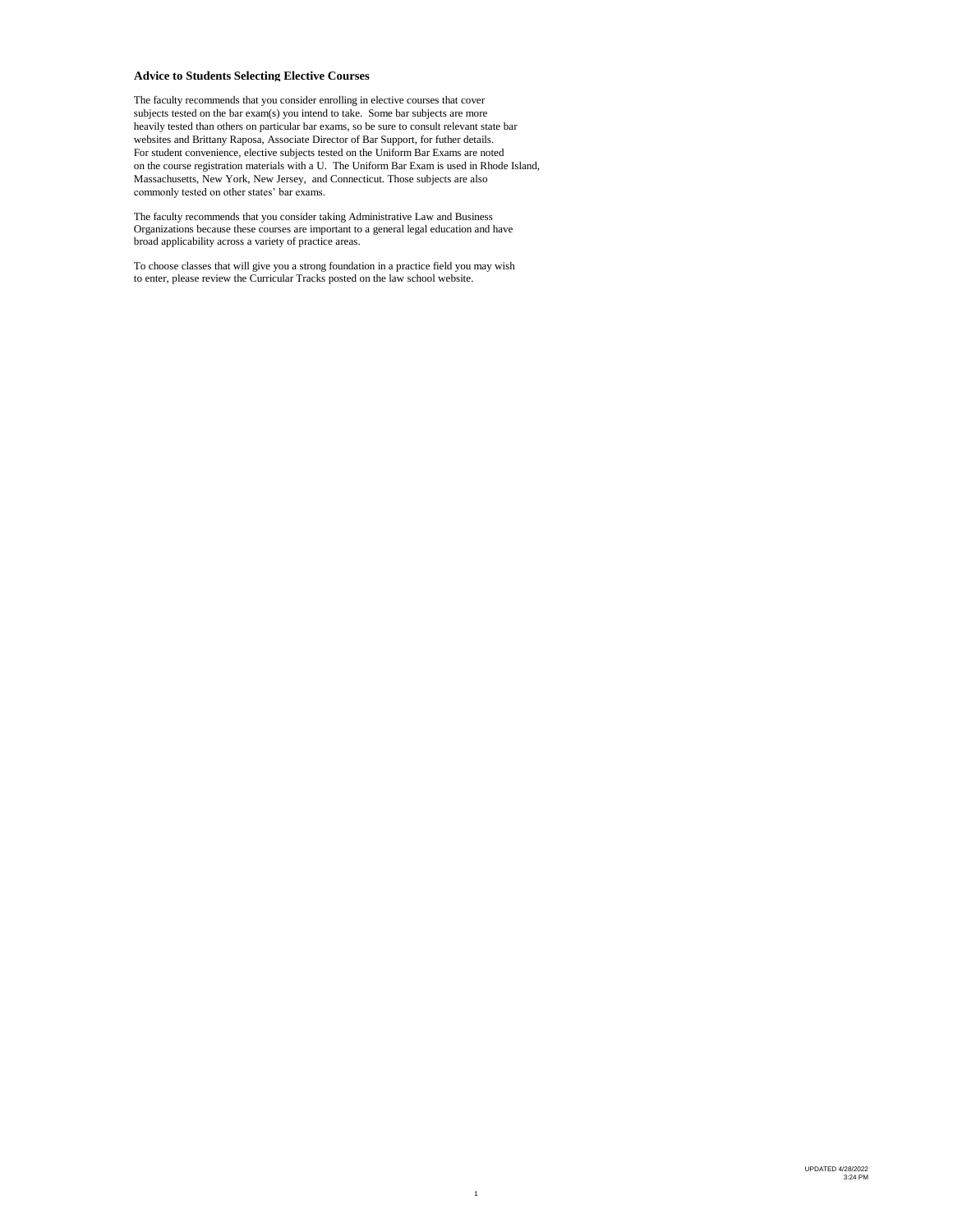# **First Year Required Courses Spring 2023**

| <b>Course Section</b> | <b>Course Title</b>             | Reg # | Sec.           | $Cr$ .         | Instructor     | <b>Days</b>                     | <b>Times</b>               | Room       |
|-----------------------|---------------------------------|-------|----------------|----------------|----------------|---------------------------------|----------------------------|------------|
| LAW.601.A             | Civil Procedure II              |       | $A1-A4$        | 3              | Teitz          | MW                              | $2:00-3:15$                | 285        |
| LAW.601.B             | Civil Procedure II              |       | A5-A7, B1-B2   | 3              | Murphy         | $\ensuremath{\text{MW}}\xspace$ | $2:00-3:15$                | 262        |
| LAW.601.C             | Civil Procedure II              |       | <b>B3-B7</b>   | 3              | Kuckes         | $\ensuremath{\text{MW}}\xspace$ | $2:00-3:15$                | 286        |
| LAW.605.A             | Contracts II                    |       | A              | $\overline{3}$ | Heyman         | TTh                             | $2:00-3:15$                | Online     |
| LAW.605.B             | Contracts II                    |       | B              | 3              | Heyman         | TTh                             | $4:00-5:15$                | Online     |
| LAW.622.A             | Property                        |       | A              | 5              | Gutoff         | TThF                            | 9:00-10:25                 | 262        |
| LAW.622.B             | Property                        |       | B              | 5              | Teix. de Sousa | TThF                            | 9:00-10:25                 | 286        |
| LAW.617.A             | Torts II                        |       | A              | $\overline{c}$ | Yelnosky       | MW                              | 10:30-11:20                | 262        |
| LAW.617.B             | Torts II                        |       | $\, {\bf B}$   | $\overline{c}$ | <b>Bogus</b>   | M                               | 10:30-12:10                | 286        |
| LAW.611.A1            | Legal Practice II               |       | A1             | 2.5            | Colt           | T                               | 11:00-12:15                | 256        |
| LAW.611.A2            | Legal Practice II               |       | A2             | $2.5\,$        | Hashway        | T                               | 11:00-12:15                | 262        |
| LAW.611.A3            | Legal Practice II               |       | A3             | 2.5            | TBA            | T                               | 11:00-12:15                | 276        |
| LAW.611.A4            | Legal Practice II               |       | A4             | $2.5\,$        | <b>TBA</b>     | T                               | 11:00-12:15                | 286        |
| LAW.611.B1            | Legal Practice II               |       | A5             | 2.5            | TBA            | T                               | 11:00-12:15                | BV         |
| LAW.611.B2            | Legal Practice II               |       | A6             | 2.5            | Hashway        | W                               | $9:00 - 10:15$             | 256        |
| LAW.611.B3            | Legal Practice II               |       | B1             | $2.5\,$        | TBA            | W                               | $9:00 - 10:15$             | 262        |
| LAW.611.B4            | Legal Practice II               |       | B2             | 2.5            | TBA            | W                               | $9:00 - 10:15$             | 262        |
|                       | LAW.611.B5/C5 Legal Practice II |       | B <sub>3</sub> | $2.5\,$        | TBA            | Th                              | 11:00-12:15                | 256        |
| LAW.611.C1            | Legal Practice II               |       | B4             | 2.5            | Colt           | Th                              | 11:00-12:15                | 262        |
| LAW.611.C2            | Legal Practice II               |       | B5             | $2.5\,$        | TBA            | Th                              | 11:00-12:15                | 272        |
| LAW.611.C3            | Legal Practice II               |       | <b>B6</b>      | $2.5\,$        | <b>TBA</b>     | Th                              | 11:00-12:15                | 286        |
| LAW.611.C4            | Legal Practice II               |       | A7/B7          | $2.5\,$        | TBA            | Th                              | 11:00-12:15                | BV         |
| LAW.150               | Legal Analysis and Writing      |       | A              | $\mathbf{1}$   | Thompson       | TBA                             | TBA                        | <b>TBA</b> |
| LAW.100.A             | 1L Enrichment                   |       | A              |                |                | F                               | 12:30-1:45                 | 285        |
| LAW.100.B             | 1L Enrichment                   |       | $\, {\bf B}$   |                |                | F                               | 12:30-1:45                 | 262        |
|                       | <b>1L</b> Assessments           |       | A<br>B         |                |                | F<br>F                          | 10:30-11:45<br>10:30-11:45 | TBA<br>TBA |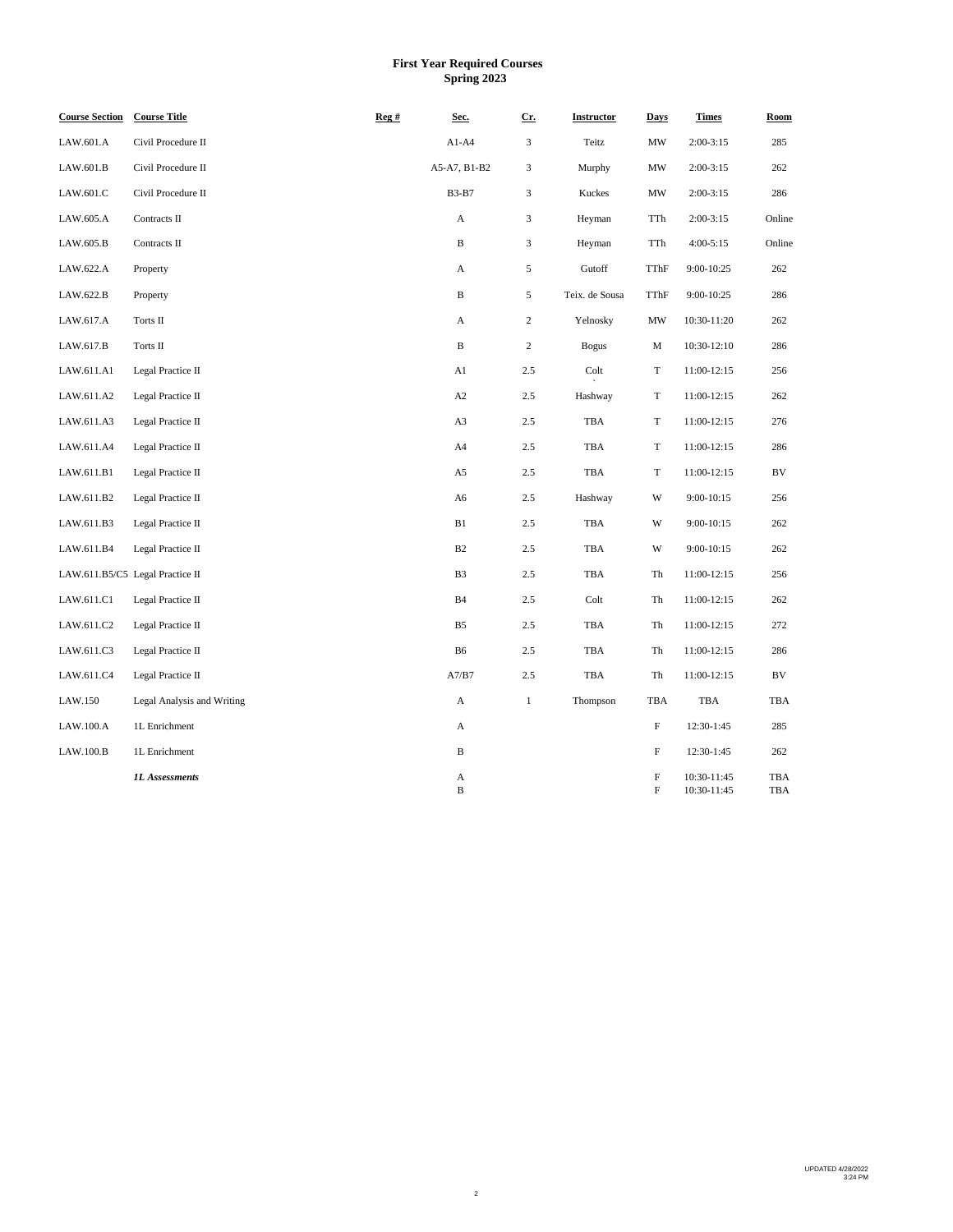# **SECOND YEAR REQUIRED COURSES Spring 2023**

| <u>No.</u> | Course                                                                                       | Reg# | Sec.                          | $Cr$ .           | <b>Instructor</b> | Days | <b>Times</b> | Room   |
|------------|----------------------------------------------------------------------------------------------|------|-------------------------------|------------------|-------------------|------|--------------|--------|
| LAW.760.A  | Constitutional Law II                                                                        |      | А                             | 3                | Hassel            | TTh  | $9:00-10:15$ | 285    |
| LAW.760.B  | Constitutional Law II                                                                        |      | B                             | 3                | Hassel            | TTh  | $3:00-4:15$  | 262    |
| LAW.627.A  | Criminal Procedure                                                                           |      | А                             | 3                | Allen             | TTh  | 1:30-2:45    | 262    |
| LAW.627.B  | <b>Criminal Procedure</b>                                                                    |      | B                             | 3                | TBA               | TTh  | 1:30-2:45    | 285    |
| LAW.645.B  | Evidence                                                                                     |      | А                             | 4                | Freamon           | MW   | 9:00-10:40   | 285    |
| LAW.655.B  | Professional Responsibility                                                                  |      | A                             | 2                | Margulies         | M    | 12:00-1:40   | 262    |
| LAW.646.B  | Legal Practice III                                                                           |      | А                             | $\boldsymbol{2}$ | <b>Brown</b>      | M    | 10:30-11:45  | BV     |
| LAW.646.B  | Legal Practice III                                                                           |      | B                             | 2                | Colt              | W    | 10:30-11:45  | 256    |
| LAW.646.C  | Legal Practice III                                                                           |      | C                             | $\overline{c}$   | TBA               | W    | $3:30-4:45$  | BV     |
| LAW.646.D  | Legal Practice III                                                                           |      | D                             | $\overline{c}$   | Hashway           | TBA  | TBA          | Online |
|            | Note: Legal Practice III is required for all 2Ls unless they have received notice otherwise. |      |                               |                  |                   |      |              |        |
|            |                                                                                              |      | THIRD YEAR - REQUIRED COURSES |                  |                   |      |              |        |
| LAW.889.A  | <b>Applied Legal Reasoning</b>                                                               |      | А                             | 3                | Raposa            | W    | 3:30-6:00    | 262    |

*Students are required to take ALR in their final semester unless they have received permission from the Associate Dean to take it in a prior semester.*

LAW.889.B Applied Legal Reasoning B 3 Raposa M 6:00-8:30 Prov. 434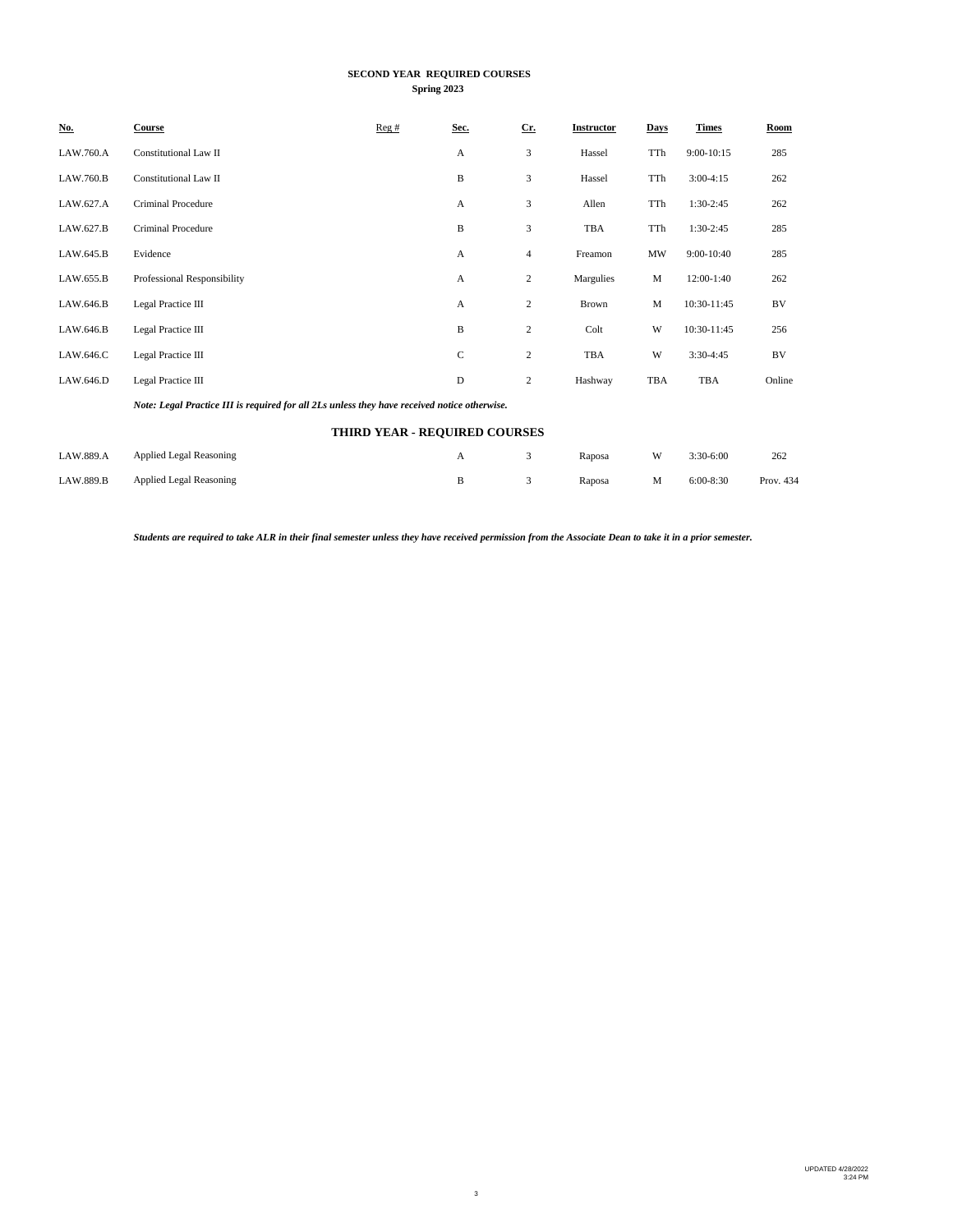#### **ELECTIVE EXPERIENTIAL EDUCATION COURSES\* Spring 2023**

| <u>No.</u>               | Course                                                                                                                                                                                   | Reg# | Sec.         | $Cr$ .             | Instructor     | Days        | <b>Times</b> | Room            |
|--------------------------|------------------------------------------------------------------------------------------------------------------------------------------------------------------------------------------|------|--------------|--------------------|----------------|-------------|--------------|-----------------|
| LAW.680.A                | Appellate Advocacy: Criminal Law                                                                                                                                                         |      | A            | 3                  | Hurst/Yingling | W           | $6:00-8:00$  | <b>Prov 429</b> |
| LAW.702.A                | <b>Advanced Trial Advocacy</b><br>Trial Advocacy is a prerequisite                                                                                                                       |      | А            | $\overline{c}$     | McAdams        | W           | $5:30-7:10$  | <b>Prov 432</b> |
| LAW.733.A                | Mediation<br>This class will meet for 11 weeks beginning.                                                                                                                                |      | A            | 3                  | Della Porta    | T           | 10:30-2:00   | Prov 432        |
| LAW.754.A                | Estate Planning & Administration<br>Wills and Trusts is a prequisite                                                                                                                     |      | $\mathbf{A}$ | $\overline{c}$     | Minicucci      | Th          | $5:30-7:10$  | <b>Prov 429</b> |
| LSM.860.A                | <b>Advanced Legal Research</b>                                                                                                                                                           |      | А            | $\overline{c}$     | Ortiz          | Th          | 4:00-6:00    | Online          |
| LAW.816.A1<br>LAW.816.A2 | Sea Grant Law Fellow Program <sup>+</sup><br>Instructor's permission is required.                                                                                                        |      | A            | $1 - 2$            | Wyman          |             |              |                 |
| LAW.717.A                | Technology and Law Practice                                                                                                                                                              |      | A            | $\overline{c}$     | Appleman       | Th          | $6:00-7:40$  | Online          |
| LAW.641.A                | <b>Trial Advocacy</b><br>Evidence is a prerequisite**                                                                                                                                    |      | A            | $\overline{c}$     | <b>TBA</b>     |             |              |                 |
| LAW.641.B                | <b>Trial Advocacy</b><br>Evidence is a prerequisite**                                                                                                                                    |      | B            | $\overline{c}$     | <b>TBA</b>     |             |              |                 |
| LAW.641.C                | <b>Trial Advocacy</b><br>Evidence is a prerequisite**                                                                                                                                    |      | $\mathsf{C}$ | $\overline{c}$     | Geiselman      | $\mathbf M$ | 5:30-8:30    | 276             |
| LAW.756.A                | Transactional Lawyering and Contract Drafting                                                                                                                                            |      | A            | $\overline{c}$     | Kolb           | Th          | 10:00-12:00  | <b>Prov 432</b> |
| LAW.756.B                | Transactional Lawyering and Contract Drafting*<br>This section can be used to satisfy either the graduation writing requirement or the experiential education requirement, but not both. |      | B            | $\mathbf{\hat{z}}$ | Blackadar      | <b>TBA</b>  | <b>TBA</b>   | <b>TBA</b>      |
|                          |                                                                                                                                                                                          |      |              |                    |                |             |              |                 |

\* Students must complete at least six credits of experiential education courses, which can include clinics, externships, Legal Practice III, and other courses listed on this page.

\*\* Students may take Trial Advocacy and Evidence concurrently with the permission of the Trial Advocacy Instructor

† Some projects undertaken for the Sea Grant Law Fellowship may qualify to satisfy the graduation writing requirement.

This section of Transactional Lawyering and Contract Drafting may satisfy the graduation writing requirement.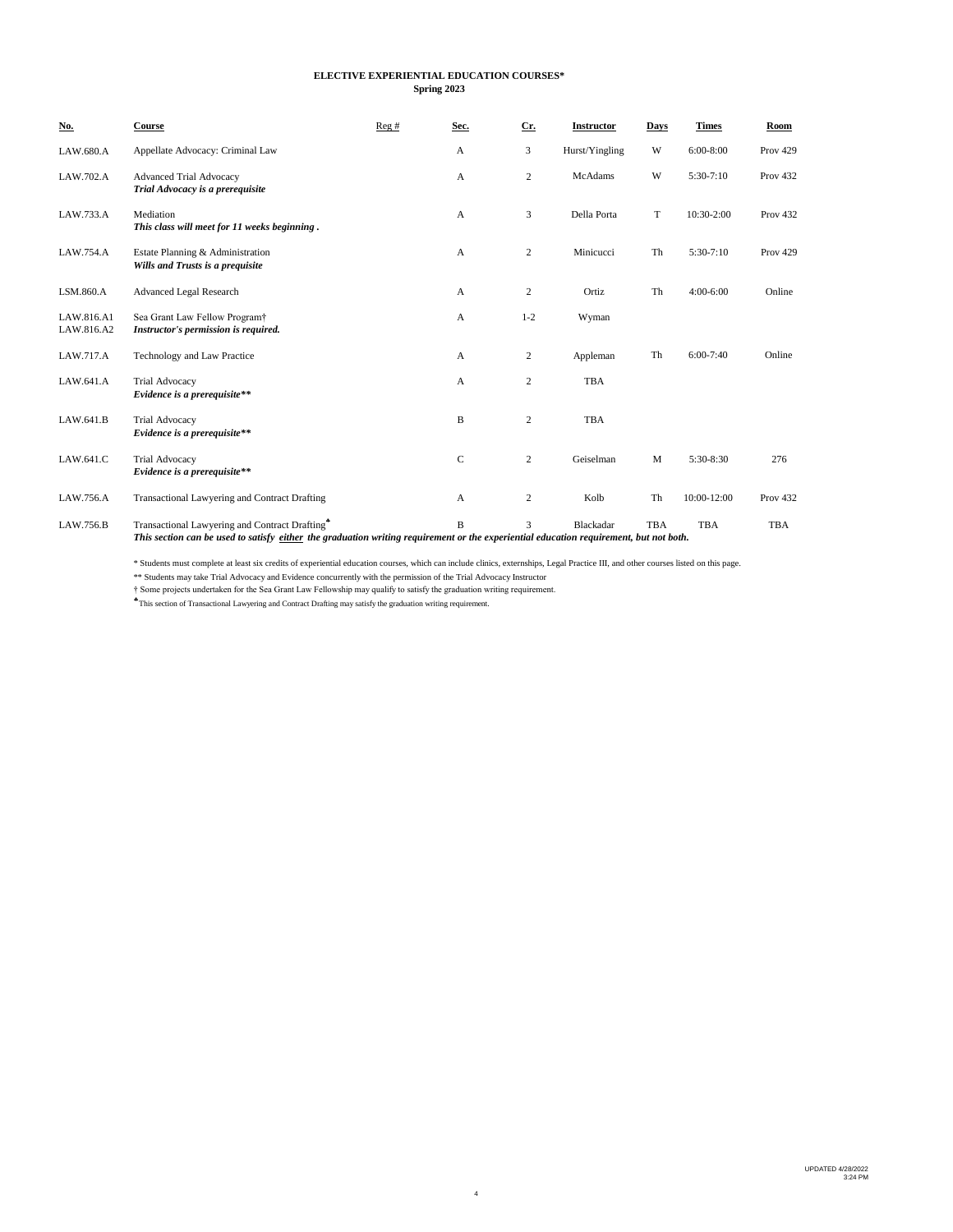# **CLINICS AND EXTERNSHIPS**

**Spring 2023**

**Registrations for Clinics & Clerkships cannot be processed by students. They will be processed by Student Services at the request of Faculty.**

| No.            | Course                                                                           | Reg# | Sec. | Cr.            | <b>Instructor</b>                             | Days             | <b>Times</b> | Room            |
|----------------|----------------------------------------------------------------------------------|------|------|----------------|-----------------------------------------------|------------------|--------------|-----------------|
| LAW.869.A      | <b>Business Startup Clinic</b><br><b>Business Organization is a prerequisite</b> |      | A    | 8              | Ahern                                         | <b>MW</b>        | $9:40-11:20$ | <b>Prov 434</b> |
| LAW.797.A      | Corporate Counsel Clinical Externship                                            |      | A    | $4 - 12$       | Must take Corporate Counsel Seminar           |                  |              |                 |
| LSM.827.A      | & Corporate Counsel Seminar                                                      |      | A    | $\overline{c}$ | <b>TBA</b>                                    | Milonas          | 5:30-7:10    | TBA             |
| LAW.860.A      | Criminal Defense Clinic<br>Trial Advocacy is a prerequisite                      |      | A    | 8              | Horwitz                                       | T Th             | $3:30-5:10$  | <b>Prov 429</b> |
| LAW.870.A      | Immigration Clinic                                                               |      | А    | 8              | Gonzalez                                      | <b>MW</b>        | $2:00-3:40$  | <b>Prov 429</b> |
| LAW.796 (A-I)  | Judicial Clinical Externship                                                     |      | A    | $4 - 12$       | Must take Judicial Process Seminar            |                  |              |                 |
| LSM.826.A      | & Judicial Process Seminar                                                       |      | A    | $\overline{c}$ | Smith                                         | W                | 5:00-7:00    | <b>Prov 429</b> |
| <b>LAW.801</b> | Prosecution Externship                                                           |      | А    | $4 - 12$       | Must take Prosecution Seminar                 |                  |              |                 |
| LSM.801        | & Prosecution Seminar                                                            |      | A    | 2              | <b>TBA</b>                                    | T                | $6:00-7:40$  | <b>TBA</b>      |
| LAW.879.A      | Government Externship                                                            |      | А    | $4 - 12$       | Must take Government Seminar                  |                  |              |                 |
| LSM.827        | & Government Seminar                                                             |      | A    | $\overline{c}$ | <b>TBA</b>                                    | W or Th<br>(TBD) | $5:30-7:10$  | <b>TBA</b>      |
| LAW.798 (A-I)  | Public Interest Clinical Externship                                              |      | А    | $4 - 12$       | Must take Social Justice Lawyering Seminar    |                  |              |                 |
| LSM.850.A      | & Social Justice Lawyering Seminar                                               |      | A    | 2              | Barron                                        | T                | $6:00-7:40$  | Online          |
| LAW.876        | Veterans Disability Appeals Field Clinc                                          |      | А    | 6              | Degnan                                        | F                | $2:00-4:00$  | <b>Prov 445</b> |
| LAW.880***     | District of Columbia Clinical Externship                                         |      | А    | $4 - 12$       | <b>Must take DC Seminar</b>                   |                  |              |                 |
| LSM.880        | & Seminar                                                                        |      | A    | 2              | Zlotnick                                      | T                | $6:15-7:55$  | <b>TBA</b>      |
| LAW.806***     | Environmental/Land Use Clinical Externship                                       |      | А    | $4 - 12$       | Must take Environmental/Land Use Seminar      |                  |              |                 |
| LSM.802        | & Environmental/Land Use Seminar                                                 |      | A    | 2              | Wyman                                         | Th               | 6:00-7:40    | 244             |
| LAW.821 ***    | NY Pro Bono Scholars Program                                                     |      | А    | 12             | <b>Must take NY Pro Bono Scholars Seminar</b> |                  |              |                 |
| LSM.821        | & Seminar                                                                        |      | A    | $\overline{c}$ | Vorenberg                                     | T                | 5:30-7:30    | Online          |

\*\*\*Satisfies the experiential education requirement.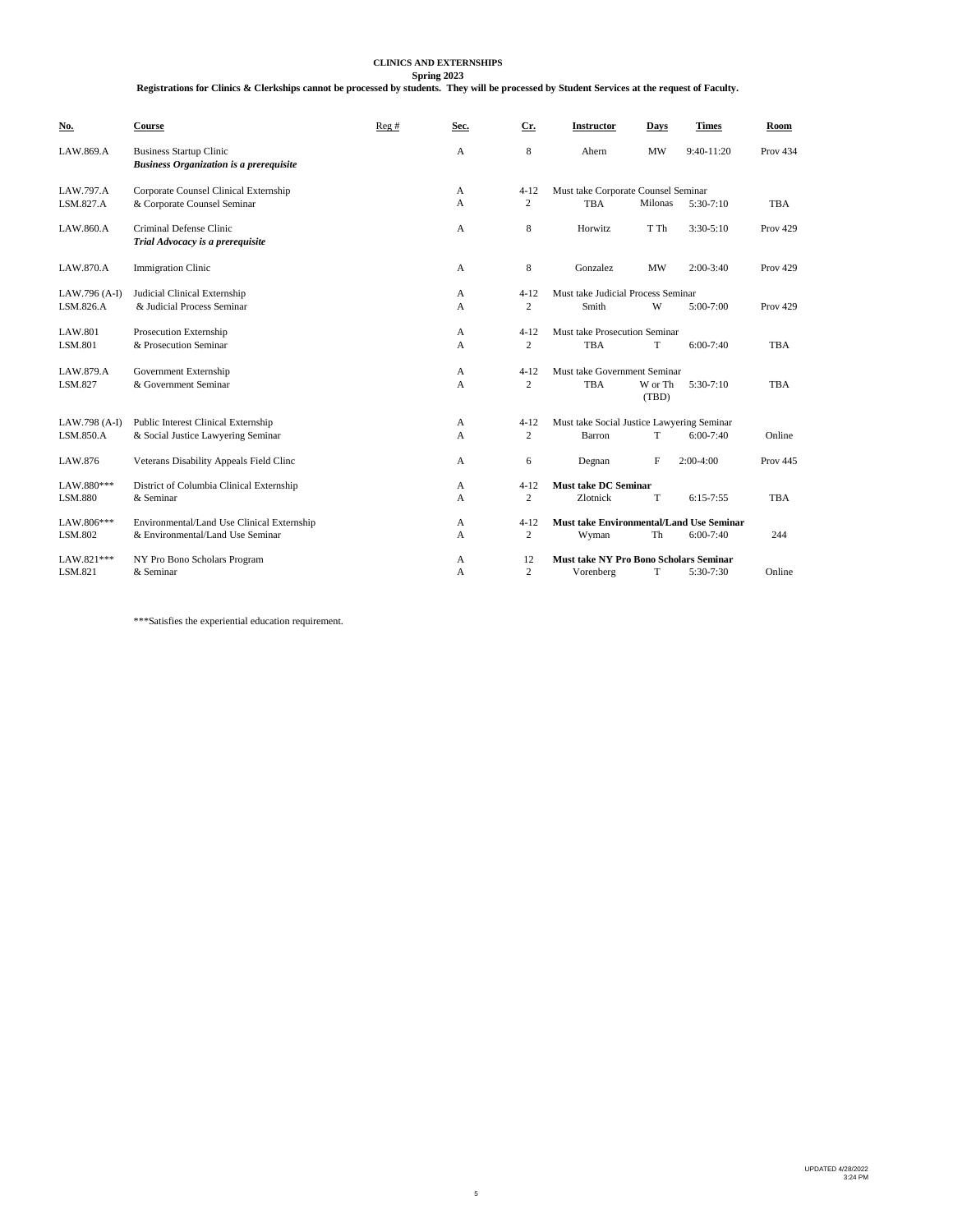### **HONORS PERSPECTIVES COURSES Enrollment Limited to Honors Program Students**

**Spring 2023**

| No.         | <b>Course</b>                                                                                                                       | Reg# | Sec.            | $Cr$ . | <b>Instructor</b> | Days | <b>Times</b> | Room       |
|-------------|-------------------------------------------------------------------------------------------------------------------------------------|------|-----------------|--------|-------------------|------|--------------|------------|
| LSM.856.AH1 | Just Mercy: A Story of Justice and Redemption                                                                                       |      | AH1             |        | <b>Bogus</b>      | TBA  | TBA          | <b>TBA</b> |
| LSM.856.AH2 | Simple Justice: The Deep History of Brown v.<br><b>Board of Education</b><br>This course meets for six weeks beginning October 15th |      | AH <sub>2</sub> |        | Logan             | TBA  | <b>TBA</b>   | <b>TBA</b> |
| <b>TBA</b>  | <b>TBA</b>                                                                                                                          |      |                 |        | <b>TBA</b>        | TBA  | TBA          | <b>TBA</b> |
| TBA         | <b>TBA</b>                                                                                                                          |      |                 |        | TBA               | TBA  | <b>TBA</b>   | <b>TBA</b> |

# **OPEN ENROLLMENT PERSPECTIVES COURSES Enrollment Open to All Students Spring 2023**

| <u>No.</u> | <b>Course</b> | Reg# | Sec. | Cr. | <b>Instructor</b> | Days | <b>Times</b> | <b>Room</b> |
|------------|---------------|------|------|-----|-------------------|------|--------------|-------------|
| TBA        | TBA           |      |      |     | TBA               | TBA  | TBA          | <b>TBA</b>  |
| TBA        | TBA           |      |      |     | TBA               | TBA  | TBA          | <b>TBA</b>  |
| TBA        | TBA           |      |      |     | TBA               | TBA  | TBA          | <b>TBA</b>  |
| TBA        | TBA           |      |      |     | TBA               | TBA  | TBA          | <b>TBA</b>  |
| TBA        | TBA           |      |      |     | <b>TBA</b>        | TBA  | TBA          | <b>TBA</b>  |

### **NON-CLASSROOM ELECTIVE OFFERINGS Spring 2023**

| <u>No.</u>  | Course            | Sec. | <u>Cr.</u> | Instructor                | Days | <b>Times</b> | <b>Room</b> |
|-------------|-------------------|------|------------|---------------------------|------|--------------|-------------|
| LAW.871/872 | <b>Moot Court</b> |      | l or 2     | Colt                      |      |              |             |
| LAW.881/882 | Law Review        |      | 1 or 2     | Hashway                   |      |              |             |
| LAW.891/892 | Directed Research |      | 1 or 2     | <b>Individual Faculty</b> |      |              |             |
| LAW.873     | Trial Team        |      | l or 2     | Smolar                    |      |              |             |

#### **BAR TESTED ELECTIVE COURSES Spring 2023**

| <b>No.</b> | <b>Course</b>                 | <b>Bar</b> | Reg# | Sec. | $Cr$ . | <b>Instructor</b> | Days | <b>Times</b>    | <b>Room</b>     |
|------------|-------------------------------|------------|------|------|--------|-------------------|------|-----------------|-----------------|
| LAW.635.A  | <b>Business Organizations</b> | U          |      | А    | 3      | Spacone           | MW   | $10:00 - 11:15$ | Prov $434$      |
| LAW.738.A  | Remedies                      | U          |      | А    | 3      | Murphy            | MW   | $9:00-10:15$    | 262             |
| LAW.652.A  | <b>Sales</b>                  | Ū          |      | А    | 3      | Heyman            | TTh  | $9:00-10:15$    | Online          |
| LAW.653.A  | <b>Secured Transactions</b>   | U          |      | A    | 3      | Chung             | TTh  | 10:30-11:45     | 285             |
| LAW.722.A  | Family Law                    | U          |      | A    | 3      | Lepore            | W    | $4:00-6:30$     | <b>Prov 434</b> |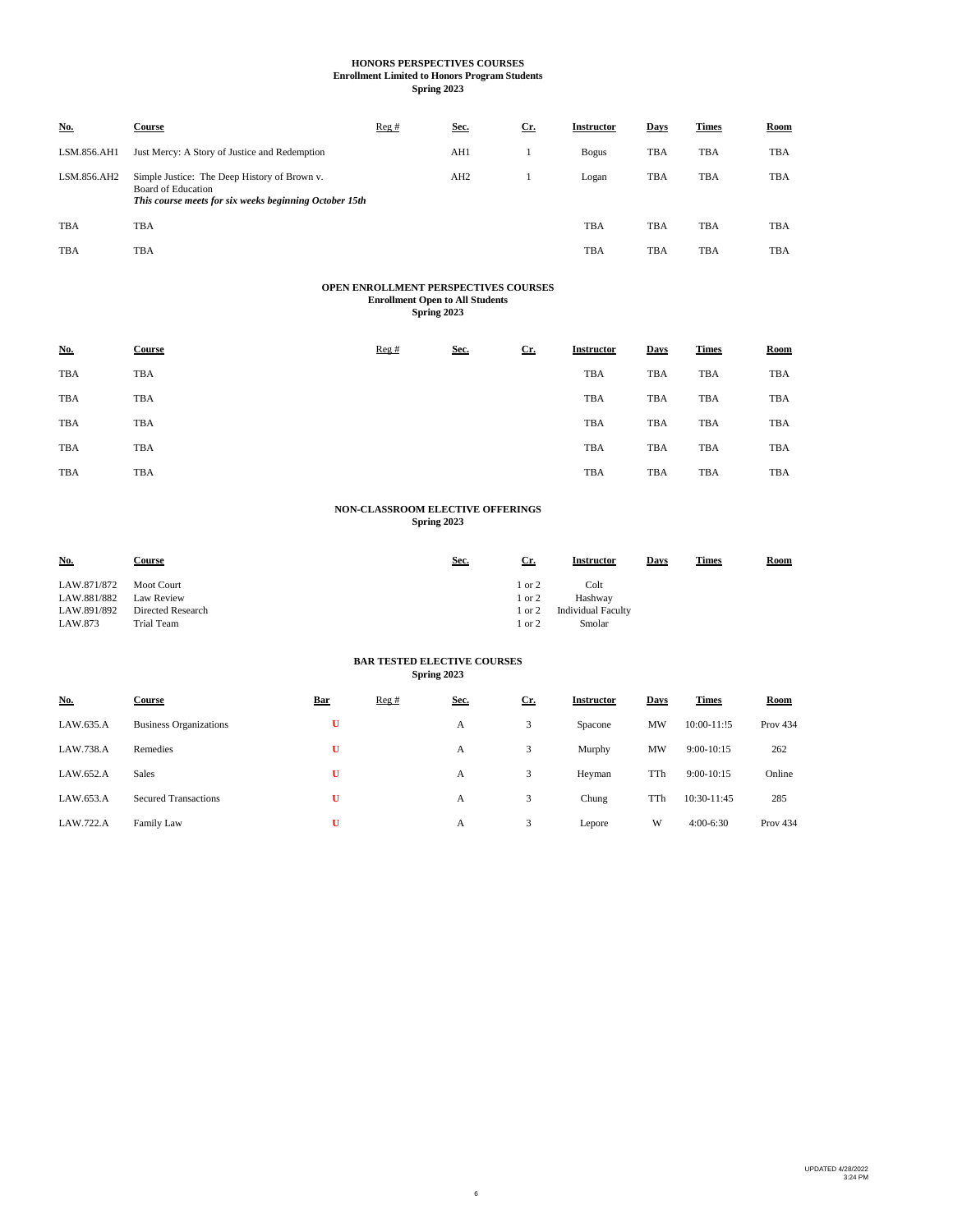# **OTHER ELECTIVE COURSES Spring 2023**

| <u>No.</u>       | Course                                                                    | Bar | Reg# | Sec. | $Cr$ .         | Instructor | Days | <b>Times</b> | Room            |
|------------------|---------------------------------------------------------------------------|-----|------|------|----------------|------------|------|--------------|-----------------|
| LAW.784.A        | Bankruptcy                                                                |     |      | А    | 3              | Chung      | MW   | $9:00-10:15$ | 286             |
| LAW.672.A        | <b>Environmental Law</b>                                                  |     |      | A    | 3              | Callam     | TTh  | $3:00-4:15$  | 33              |
| LAW.770.A        | <b>International Law</b>                                                  |     |      | А    | 3              | Margulies  | MW   | 3:30-4:45    | 262             |
| LAW.674.A        | Ocean and Coastal Law                                                     |     |      | А    | $\overline{c}$ | Wyman      | M    | 12:00-1:40   | 256             |
| LAW.743.B        | Land Use Planning                                                         |     |      | B    | $\overline{c}$ | Goins      | W    | 10:00-11:40  | 276             |
| LAW.819.A        | <b>Employment Discrimination</b>                                          |     |      | А    | 3              | Yelnosky   | MW   | $2:00-3:15$  | 33              |
| LAW.809.A        | Mergers & Acquisitions<br><b>Business Organizations is a prerequisite</b> |     |      | А    | 3              | Spacone    | TTh  | 10:00-11:15  | <b>Prov 429</b> |
| LAW.711.A        | Mental Health Law: A Multidisciplinary Approach                           |     |      | А    | $\overline{c}$ | Erickson   | W    | $3:30-5:30$  | 33              |
| LAW.837.A        | Tribal Courts, Tribal Law, and Tribal Governments                         |     |      | A    | 3              | Diamond    | M    | 9:00-11:30   | 256             |
| LAW.703.A        | Workers Compensation Law                                                  |     |      | А    | 3              | Cardoza    |      | 6:00-8:30    | <b>Prov 429</b> |
|                  | Antitrust                                                                 |     |      | A    | 3              | Bogus      | MW   | 3:30-4:45    | 256             |
| <b>LAW.780.A</b> | <b>Admiralty Law</b>                                                      |     |      | А    | 3              | Collins    | TTh  | $6:00-7:15$  | 33              |

U - Tested on the Uniform Bar Examination in Rhode Island, Massachusetts, New York, New Jersey, and Connecticut.<br>! The faculty recommends that you consider taking Administrative Law and Business Organizations because these

# **SEMINARS**

**Spring 2023 Opportunity to complete graduate writing requirement**

| <u>No.</u> | Course                        | Reg# | Sec. | $Cr$ . | <b>Instructor</b> | Days | <b>Times</b>  | <b>Room</b> |
|------------|-------------------------------|------|------|--------|-------------------|------|---------------|-------------|
| LSM.744.A  | Patent Law                    |      | А    |        | Cohen             | М    | $9:00-11:00$  | 279         |
|            | International Family Law      |      | A    |        | Teitz             | W    | 10:00-12:00   | 279         |
|            | Slavery and Human Trafficking |      | А    |        | Freamon           |      | $3:00 - 5:00$ | 256         |